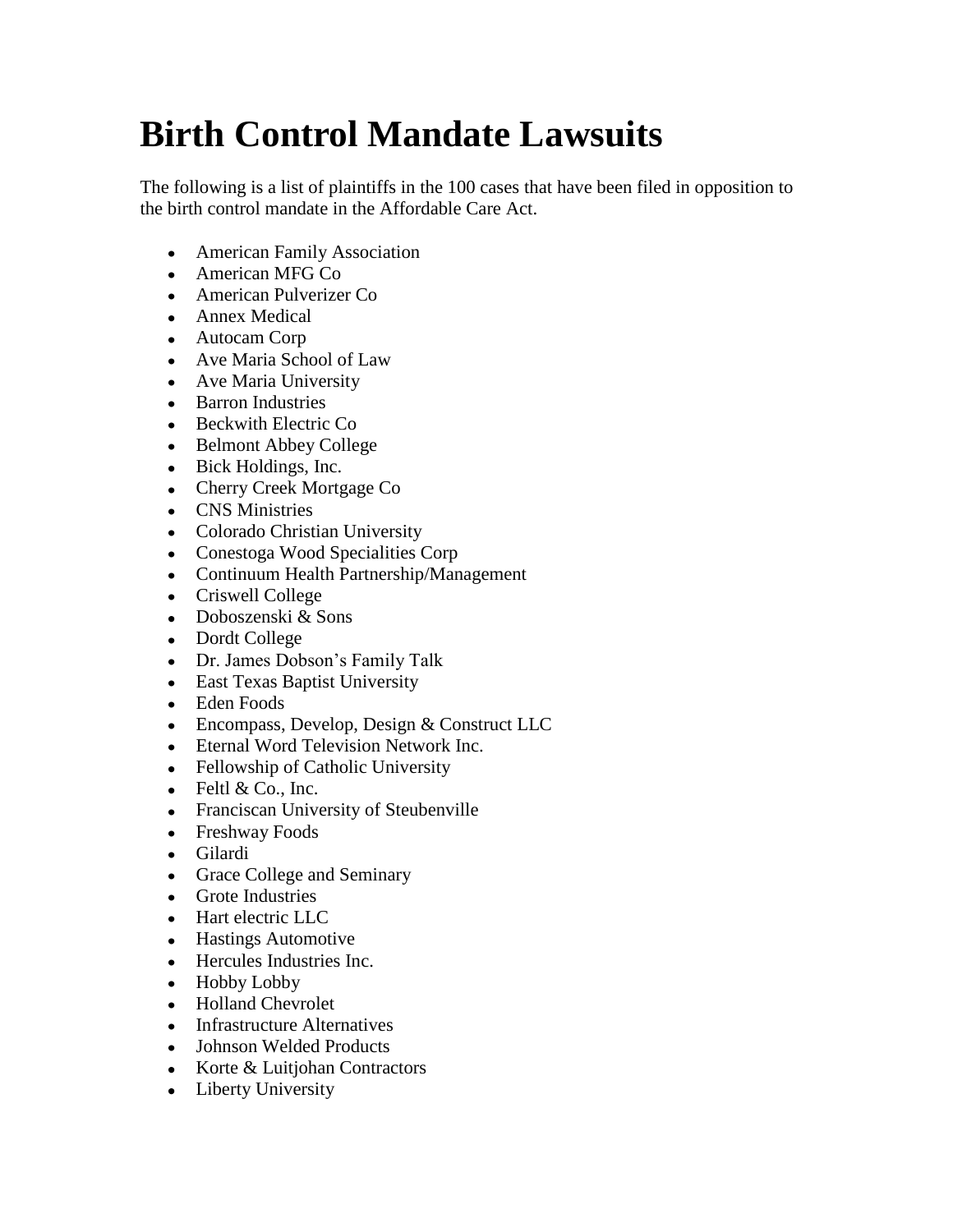- Lindsay Rappaport and Postel LLC  $\bullet$
- Little Sisters of the Poor
- Louisiana College
- M&N Plastics
- Mersino Management Company
- Michigan Catholic Conference
- MK Chambers Company
- O'Brien Industrial Holdings
- Ozinga
- Paul Wieland
- Priests for Life  $\bullet$
- **QC Group Inc.**
- Randy Reed Automotives
- Reaching Souls International
- Right to Life Michigan
- Roman Catholic Archdiocese of Atlanta
- Roman Catholic Archdiocese of New York  $\bullet$
- Roman Catholic Archdiocese of St. Louis  $\bullet$
- Roman Catholic Diocese of Beaumont  $\bullet$
- Roman Catholic Diocese of Biloxi
- Roman Catholic Diocese of Cheyenne
- Roman Catholic Diocese of Dallas
- Roman Catholic Diocese of Erie
- Roman Catholic Diocese of Fort Worth  $\bullet$
- Roman Catholic Diocese of Fort-Wayne South Bend
- Roman Catholic Diocese of Nashville  $\bullet$
- Roman Catholic Diocese of Pittsburgh  $\bullet$
- School of the Ozarks
- Seneca Hardwood
- Sharpe Holdings, Inc.
- Sioux Chief MFG Co
- SMA LLC
- Southern Nazarene University
- The Most Reverend Thomas Wenski  $\bullet$
- $\bullet$ Tonn and Blank Construction
- Trijicon, Inc. (AKA Bindon)  $\bullet$
- Triune Health Group  $\bullet$
- Tyndale House
- University of Notre Dame
- Weingartz Supply Co
- Wheaton College (Wheaton, IL)
- Willis & Willis PLC
- WLH Enterprises
- Zumbiel